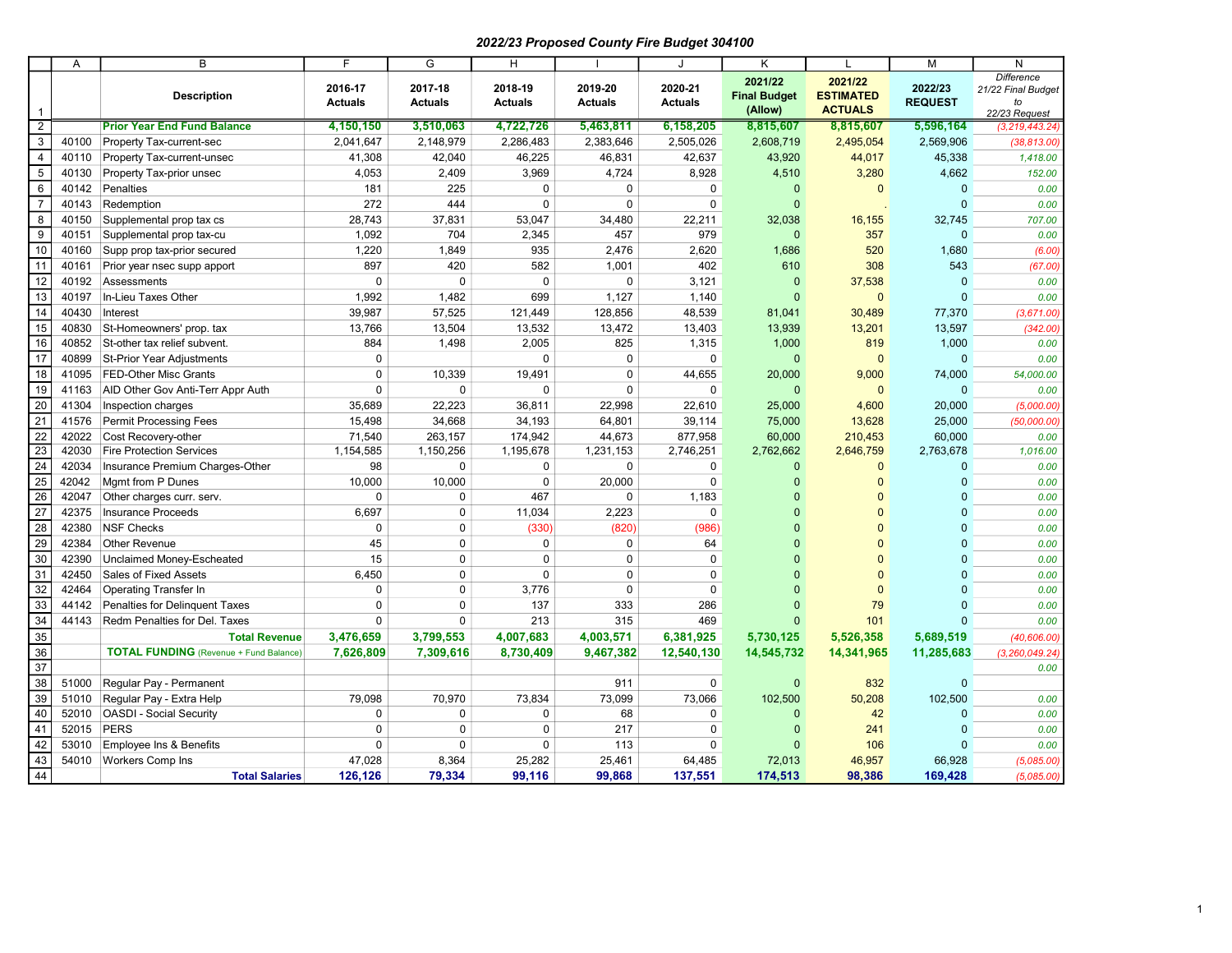## 2022/23 Proposed County Fire Budget 304100

|                                 | Α     | $\overline{B}$                   | $\overline{F}$            | $\overline{G}$            | $\overline{H}$            |                           | J                         | $\overline{\mathsf{K}}$                   | $\mathbf{I}$                                  | $\overline{M}$            | $\overline{N}$                                                 |
|---------------------------------|-------|----------------------------------|---------------------------|---------------------------|---------------------------|---------------------------|---------------------------|-------------------------------------------|-----------------------------------------------|---------------------------|----------------------------------------------------------------|
| -1                              |       | <b>Description</b>               | 2016-17<br><b>Actuals</b> | 2017-18<br><b>Actuals</b> | 2018-19<br><b>Actuals</b> | 2019-20<br><b>Actuals</b> | 2020-21<br><b>Actuals</b> | 2021/22<br><b>Final Budget</b><br>(Allow) | 2021/22<br><b>ESTIMATED</b><br><b>ACTUALS</b> | 2022/23<br><b>REQUEST</b> | <b>Difference</b><br>21/22 Final Budget<br>to<br>22/23 Request |
|                                 |       |                                  |                           |                           |                           |                           |                           |                                           |                                               |                           |                                                                |
| 45                              | 61110 | Clothing                         | 79,043                    | 155,920                   | 101,660                   | 116,802                   | 13,132                    | 86,210                                    | 86,000                                        | 54,010                    | (32, 200.00)                                                   |
| 46                              | 61215 | Radio                            | 1,551                     | 2,336                     | 28,920                    | 2,184                     | 2,425                     | 20,000                                    | 20,000                                        | 20,000                    | 0.00                                                           |
| 47                              | 61220 | Telephone                        | 248                       | 92                        | 17                        | 140                       | (70)                      | $\mathbf{0}$                              | $\mathbf{0}$                                  | $\mathbf{0}$              | 0.00                                                           |
| $\frac{1}{48}$                  | 61221 | Telephone-non telecom            | 3,826                     | 7,314                     | 7,645                     | 8,211                     | 9,877                     | 46,000                                    | 27,494                                        | 46,000                    | 0.00                                                           |
| $\frac{1}{49}$                  | 61425 | Other Household Expenses         | $\mathbf 0$               | 64                        | 300                       | 2,220                     | 1,017                     | 6,250                                     | 5,000                                         | 8,200                     | 1,950.00                                                       |
|                                 | 61535 | Other Ins.                       | 62,095                    | 46,121                    | 54,682                    | 49,809                    | 56,524                    | 56,165                                    | 49,234                                        | 62,189                    | 6,024.00                                                       |
|                                 | 61720 | Maint.-Mobile Equipment Services | 79,401                    | 162,194                   | 158,109                   | 121,777                   | 150,092                   | 185,000                                   | 185,000                                       | 159,320                   | (25,680.00)                                                    |
|                                 | 61840 | Facilities - Maint-Plumbing-Serv | $\mathbf 0$               | $\mathbf 0$               | $\mathbf 0$               | $\mathbf 0$               | $\mathbf 0$               | $\mathbf{0}$                              | $\mathbf{0}$                                  | $\mathbf{0}$              | 0.00                                                           |
|                                 | 61845 | Maintenance - Structure          | 20,409                    | 66,686                    | 81,856                    | 48,057                    | 38,577                    | 152,720                                   | 118,688                                       | 138,400                   | (14, 320.00)                                                   |
|                                 | 61920 | Medical, Dental, Lab Supplies    | 21,197                    | 18,569                    | 35,221                    | 26,974                    | 40,446                    | 67,875                                    | 67,875                                        | 109,000                   | 41,125.00                                                      |
|                                 | 62020 | Memberships                      | 300                       | 2,459                     | 286                       | 376                       | 336                       | 2,825                                     | 2,825                                         | 2,825                     | 0.00                                                           |
|                                 | 62214 | <b>Duplicating Services</b>      | $\mathbf 0$               | $\mathbf 0$               | 71                        | (50)                      | $\mathbf 0$               | 200                                       | 200                                           | 200                       | 0.00                                                           |
|                                 | 62219 | PC Software                      | 297                       | 358                       | 1,021                     | 9,505                     | 2,913                     | 55,428                                    | 55,428                                        | 75,428                    | 20,000.00                                                      |
|                                 | 62221 | Postage                          | 30                        | $\mathbf 0$               | $\pmb{0}$                 | 636                       | 9                         | 50                                        | 50                                            | 50                        | 0.00                                                           |
|                                 | 62222 | Subscriptions/Periodicals        |                           |                           | $\Omega$                  | 24                        | $\mathbf 0$               | 50                                        | $\mathbf{0}$                                  | 50                        | 0.00                                                           |
|                                 | 62223 | Supplies                         | 10,338                    | 7,915                     | 11,759                    | 16,362                    | 6,983                     | 19,000                                    | 19,000                                        | 8,000                     | (11,000.00)                                                    |
|                                 | 62226 | Inventoriable Items              | 14,418                    | 41,125                    | 25,222                    | 84,484                    | 134,782                   | 94,000                                    | 735,860                                       | 87,000                    | (7,000.00)                                                     |
|                                 | 62301 | Acct/Auditing Fees               | 20,991                    | 19,624                    | 21,094                    | 17,380                    | 21,072                    | 28,359                                    | 28,359                                        | 28,370                    | 11.00                                                          |
|                                 | 62325 | ISD - Data Proc.                 | 2,793                     | 4,464                     | 5,880                     | 13,479                    | 8,756                     | 13,839                                    | 12,300                                        | 13,839                    | 0.00                                                           |
|                                 | 62349 | <b>GIS Services</b>              | $\mathbf 0$               | $\mathbf 0$               | $\mathbf 0$               | $\mathbf 0$               | $\mathbf 0$               | $\mathbf{0}$                              | $\mathbf{0}$                                  | $\mathbf{0}$              | 0.00                                                           |
|                                 | 62365 | Management Services              |                           |                           |                           |                           | 2,744                     |                                           |                                               |                           |                                                                |
|                                 | 62366 | <b>Medical Services</b>          | 13,482                    | 17,245                    | 17,133                    | 12,392                    | 45,603                    | 43,077                                    | 43,077                                        | 49,613                    | 6,536.00                                                       |
|                                 | 62376 | <b>Planning Services</b>         | 127                       | $\mathbf 0$               | 295                       | 167                       | 175                       | $\mathbf{0}$                              | $\mathbf{0}$                                  | $\mathbf{0}$              | 0.00                                                           |
|                                 | 62381 | <b>Professional Services</b>     | 2,335,728                 | 1,734,619                 | 1,900,089                 | 2,210,227                 | 2,270,710                 | 4,703,941                                 | 2,450,100                                     | 4,969,661                 | 265,720.00                                                     |
|                                 | 62420 | <b>Legal Notices</b>             | 752                       | 0                         | 944                       | 1,433                     | $\mathbf 0$               | 800                                       | 596                                           | 800                       | 0.00                                                           |
|                                 | 62715 | <b>Small Tools</b>               | 17,555                    | 4,079                     | 67,153                    | 39,249                    | 167,981                   | 376,675                                   | 415,398                                       | 154,360                   | (222, 315.00)                                                  |
|                                 | 62801 | Advertising & Promotion          | 250                       | $\Omega$                  | $\Omega$                  | $\mathbf 0$               | $\mathbf 0$               | $\mathbf{0}$                              | $\mathbf{0}$                                  | $\mathbf{0}$              | 0.00                                                           |
|                                 | 62855 | Management                       | 22,405                    | 19,250                    | 43,875                    | 104,289                   | 11,203                    | 36,356                                    | 36,000                                        | 36,356                    | 0.00                                                           |
|                                 | 62856 | Special Misc. Expense            | 37,210                    | 11,527                    | 12,835                    | 10,017                    | 18,835                    | 46,250                                    | 46,000                                        | 49,550                    | 3,300.00                                                       |
|                                 | 62874 | Refund of PY Revenue             | $\mathbf 0$               | $\pmb{0}$                 | (229)                     | $\mathbf 0$               | $\mathbf 0$               | $\mathbf{0}$                              | $\mathbf 0$                                   | $\mathbf{0}$              | 0.00                                                           |
|                                 | 62888 | Special Dist. Expense            | 32,251                    | 25,064                    | 52,659                    | 77,130                    | 50,466                    | 160,684                                   | 195,723                                       | 180,898                   | 20,214.00                                                      |
|                                 | 62890 | Subscriptions                    | 34                        | 95                        | 1,402                     | 332                       | 371                       | 4,930                                     | 4,000                                         | 130                       | (4,800.00)                                                     |
|                                 | 62914 | Training                         | 13,748                    | 18,571                    | 14,499                    | 23,255                    | 15,656                    | 66,410                                    | 60,000                                        | 57,815                    | (8, 595.00)                                                    |
|                                 | 62920 | Gas, Oil, Fuel                   | 3,079                     | 2,128                     | 4,548                     | 6,043                     | 7,250                     | 11,500                                    | 11,000                                        | 11,500                    | 0.00                                                           |
| $\frac{79}{80}$                 | 62926 | Mileage                          | $\mathbf 0$               | 0                         | $\mathbf 0$               | $\mathbf 0$               | $\mathbf 0$               | $\mathbf{0}$                              | $\mathbf 0$                                   | $\mathbf 0$               | 0.00                                                           |
|                                 | 62928 | Travel/Mileage                   | $\pmb{0}$                 | 0                         | $\pmb{0}$                 | $\pmb{0}$                 | 33                        | $\mathbf 0$                               | $\mathbf 0$                                   | $\mathbf{0}$              | 0.00                                                           |
| $\frac{81}{82}$ $\frac{82}{83}$ | 62935 | Service Center Charges           | 4,258                     | 14,633                    | 6,029                     | 8,720                     | 18,509                    | 13,300                                    | 13,300                                        | 13,300                    | 0.00                                                           |
|                                 | 62936 | <b>Replacement Reserve</b>       | 387                       | 387                       | 387                       | 387                       | 160                       | 600                                       | 600                                           | 600                       | 0.00                                                           |
|                                 | 62937 | Depreciation                     | 5,172                     | 5,172                     | 5,172                     | 5,172                     | 5,101                     | 5,172                                     | 5,172                                         | 5,172                     | 0.00                                                           |